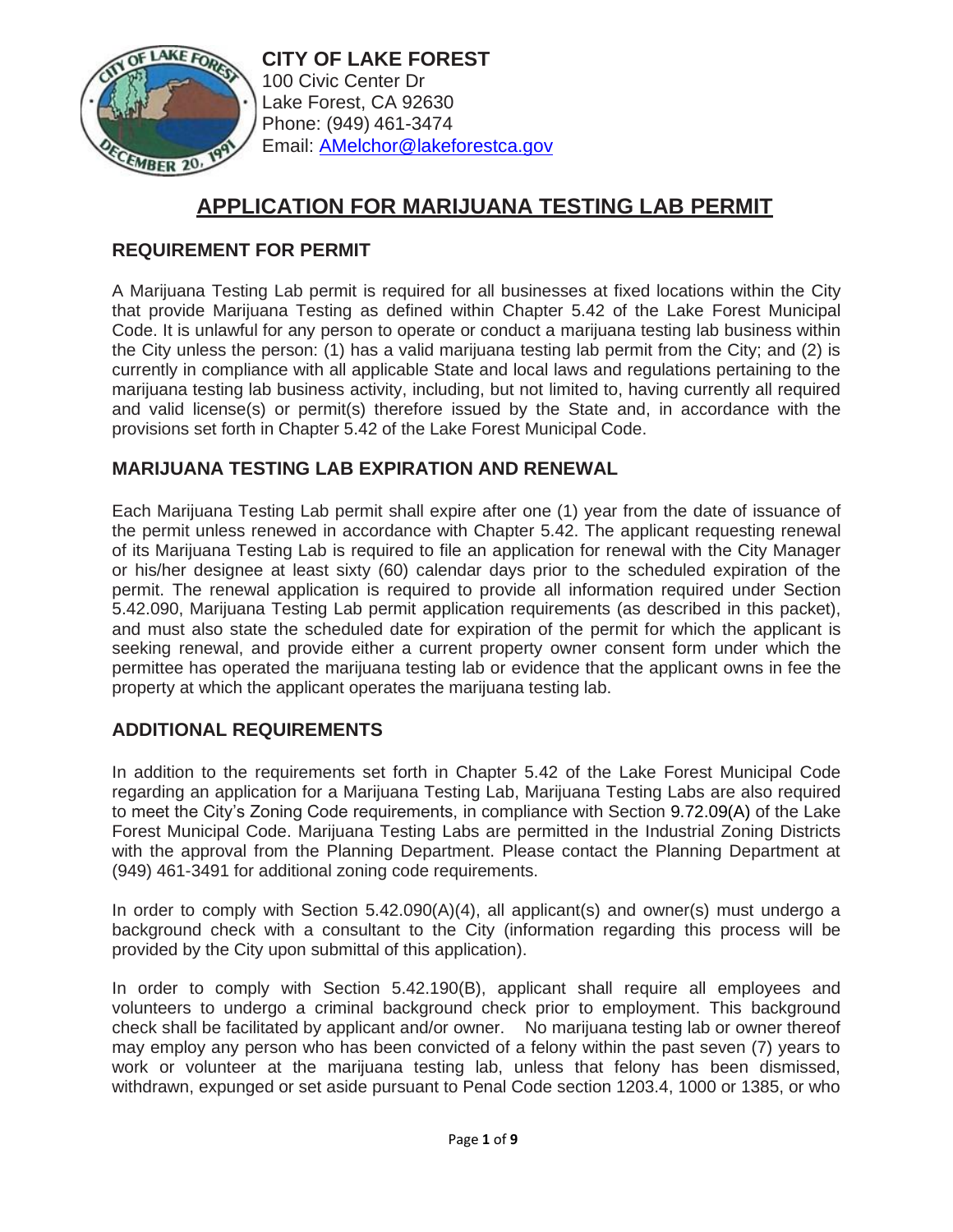is currently on probation or parole for the sale, distribution, possession or manufacture of a controlled substance

# **APPLICATION CONTENT**

All applications for a Marijuana Testing Lab shall set forth the proposed place of business and facilities and the current and valid name and address of the applicant(s). The applicant(s) shall also furnish the following information:

- 1. A completed Marijuana Testing Lab Application Form (provided in this packet);
- 2. Evidence that the marijuana testing lab is authorized by the property owner to operate in the proposed location;
- 3. Map showing that any portion of the building that includes the proposed marijuana testing lab is located at least 600 feet away from any building or outdoor play area related to a school or a day care center, as defined in Health and Safety Code section 1596.76, that is in existence at the time of date of the application;
- 4. For the applicant and all owners: name and title, percent ownership in the proposed business, mailing address, phone number, email address, copy of government-issued identification;
- 5. Authorization for the City, its employees and agents to seek information and conduct an investigation into the truth of the statements set forth in the application and the qualifications of the application for the permit. Upon receipt of a completed application, the City Manager or his/her designee will cause the Marijuana Testing Lab's proposed site to be inspected for compliance with the requirements of this code and chapter. The City will not issue a Marijuana Testing Lab permit unless and until inspection of the proposed place of business confirms that the facility complies with the requirements of this code and chapter;
- 6. Whether the applicant and/or any owner has been denied a license or permit related to a marijuana use or has had a license or permit related to a marijuana use suspended or revoked by the State or any other local jurisdiction in the past two years. In the event a license or permit has been denied, suspended or revoked, the applicant shall provide details relating to the type of license or permit applied for, the name of the licensing or permitting authority that made the determination, and the date of denial, suspension, or revocation;
- 7. A detailed security plan, including a floor plan and written narrative describing measures and methods that will be implemented to deter and prevent the unauthorized entrance into areas containing marijuana or marijuana products and to deter and prevent the theft of marijuana or marijuana products at the marijuana testing lab, including during any power outage. The security plan shall include narrative regarding how the applicant will meet all operational requirements in Section 5.42.180;
- 8. A marijuana waste and discharge plan that ensures that marijuana sample remnants will be disposed of in a manner that is consistent with State law;
- 9. The name, address, email address, and phone number of a designated security representative/liaison to the City, who would be reasonably available to meet with the City Manager regarding any security related measures and/or operational issues;
- 10. A detailed ventilation plan describing the air treatment system, or other measures and methods that will be implemented to prevent offensive odors generated from the testing and/or storage of marijuana from being detected outside the buildings on the site;
- 11. For the applicant and each owner: An attestation to the following: "Under penalty of perjury, I hereby do declare that the information contained within the application is complete, true, and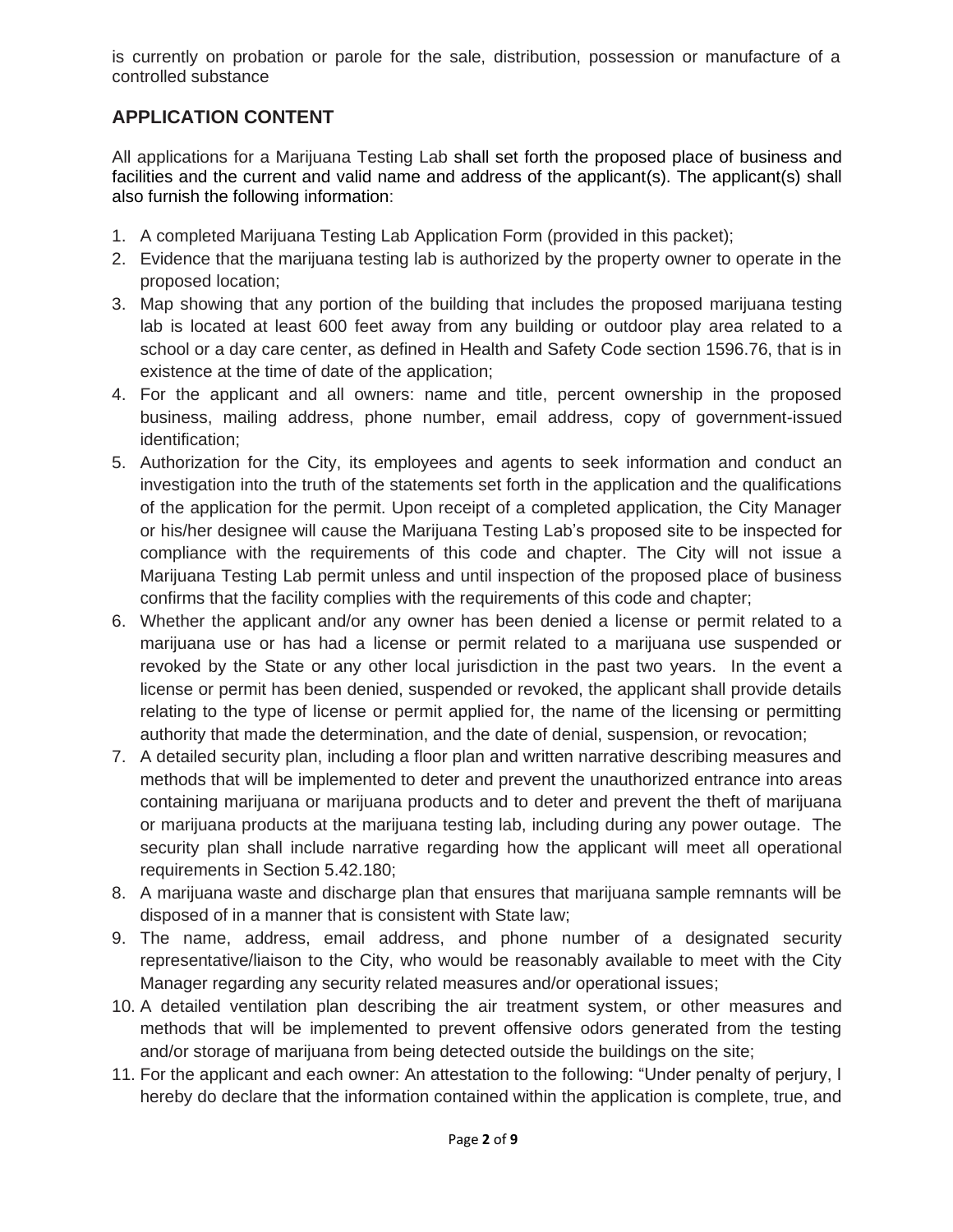accurate. I understand that any misrepresentation on this application is cause for its rejection, denial of a license, or revocation of a permit";

- 12. For the applicant and each owner: An attestation that each and every person or entity agrees to indemnify, defend (at his/her/its sole cost and expense), and hold the City of Lake Forest, and its officers, officials, employees, representatives, and agents, harmless, from any and all claims, losses, damages, injuries, liabilities or losses which arise out of, or which are in any way related to, the City's issuance or failure to issue a marijuana testing lab permit, the City's decision to approve or its refusal to approve the operation of the marijuana testing lab, the process used by the City in making its decision, or the alleged violation of any federal, State or local laws by the marijuana testing lab or any of its officers, employees or agents;
- 13. Such other information as may reasonably be deemed necessary by the City Manager or determined to be necessary by a consultant to the City to investigate the accuracy and veracity of the information required in the application; and
- 14. All applicable fees.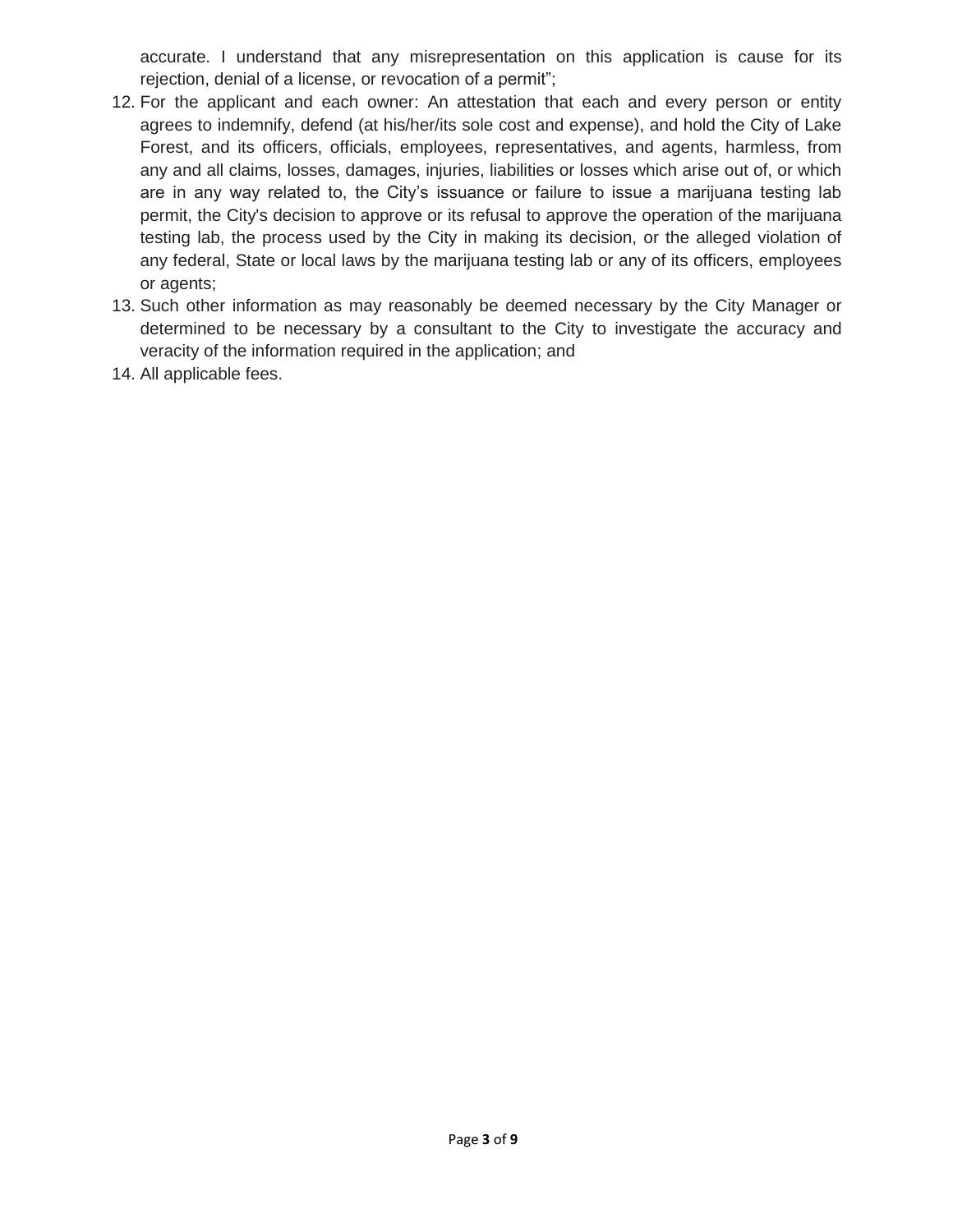

# MARIJUANA TESTING LAB APPLICATION

 CITY OF LAKE FOREST 100 CIVIC CENTER DR LAKE FOREST, CA 92670

PLEASE CONTACT COMMUNITY DEVELOPMENT FOR FILING INSTRUCTIONS AT: **(949) 461-3474**

[AMelchor@lakeforestca.gov](mailto:AMelchor@lakeforestca.gov)

|                          | GENERAL INFORMATION (All fields must be filled in. If one field does not apply, write "N/A")                                                                                                                                                |       |                                |        |      |
|--------------------------|---------------------------------------------------------------------------------------------------------------------------------------------------------------------------------------------------------------------------------------------|-------|--------------------------------|--------|------|
| <b>Business Name:</b>    |                                                                                                                                                                                                                                             |       | State Business license Number: |        |      |
|                          |                                                                                                                                                                                                                                             |       |                                |        |      |
|                          | Owner/Entity (List All Officers and Titles, include additional names on separate sheet):                                                                                                                                                    |       | Business Phone No.:            |        |      |
|                          |                                                                                                                                                                                                                                             |       | Email:                         |        |      |
|                          |                                                                                                                                                                                                                                             |       |                                |        |      |
| <b>Business Address:</b> |                                                                                                                                                                                                                                             | City: |                                | State: | ZIP: |
|                          |                                                                                                                                                                                                                                             |       |                                |        |      |
| <b>Mailing Address:</b>  |                                                                                                                                                                                                                                             | City: |                                | State: | ZIP: |
| Type of Ownership:       |                                                                                                                                                                                                                                             |       |                                |        |      |
| Partnership:             | Provide a list of the names and residence addresses of each of the partners, including limited partners.                                                                                                                                    |       |                                |        |      |
|                          |                                                                                                                                                                                                                                             |       |                                |        |      |
| $\Box$ LLC:              | Provide a list of the names and residence addresses of each of the limited liability company's current officers, and/or<br>directors, and/or each member, or other persons who have an ownership interest in the limited liability company. |       |                                |        |      |
|                          |                                                                                                                                                                                                                                             |       |                                |        |      |
| Corporation:             | Provide a list of the names and residence addresses of each of the corporation's current officers, and/or directors                                                                                                                         |       |                                |        |      |
|                          | and/or each member, or other persons who have an ownership interest in the corporation.                                                                                                                                                     |       |                                |        |      |
|                          |                                                                                                                                                                                                                                             |       |                                |        |      |
|                          | Sole Ownership: Complete the information below.                                                                                                                                                                                             |       |                                |        |      |

#### **PROPOSED LOCATION (All fields must be filled in. If one field does not apply, write "N/A")** Property Owner Name:

| Address:                          |        | City: | State: | Zip: |
|-----------------------------------|--------|-------|--------|------|
|                                   |        |       |        |      |
| Phone:                            | Email: |       |        |      |
|                                   |        |       |        |      |
|                                   |        |       |        |      |
| Proposed Location Square Footage: |        |       |        |      |

| $\overline{APPLICANT'S INFORMATION}$ (All fields must be filled in. If one field does not apply, write "N/A") |             |         |  |  |  |
|---------------------------------------------------------------------------------------------------------------|-------------|---------|--|--|--|
| Last Name:                                                                                                    | First Name: | Middle: |  |  |  |
|                                                                                                               |             |         |  |  |  |
| Alias or Maiden Names:                                                                                        |             |         |  |  |  |
|                                                                                                               |             |         |  |  |  |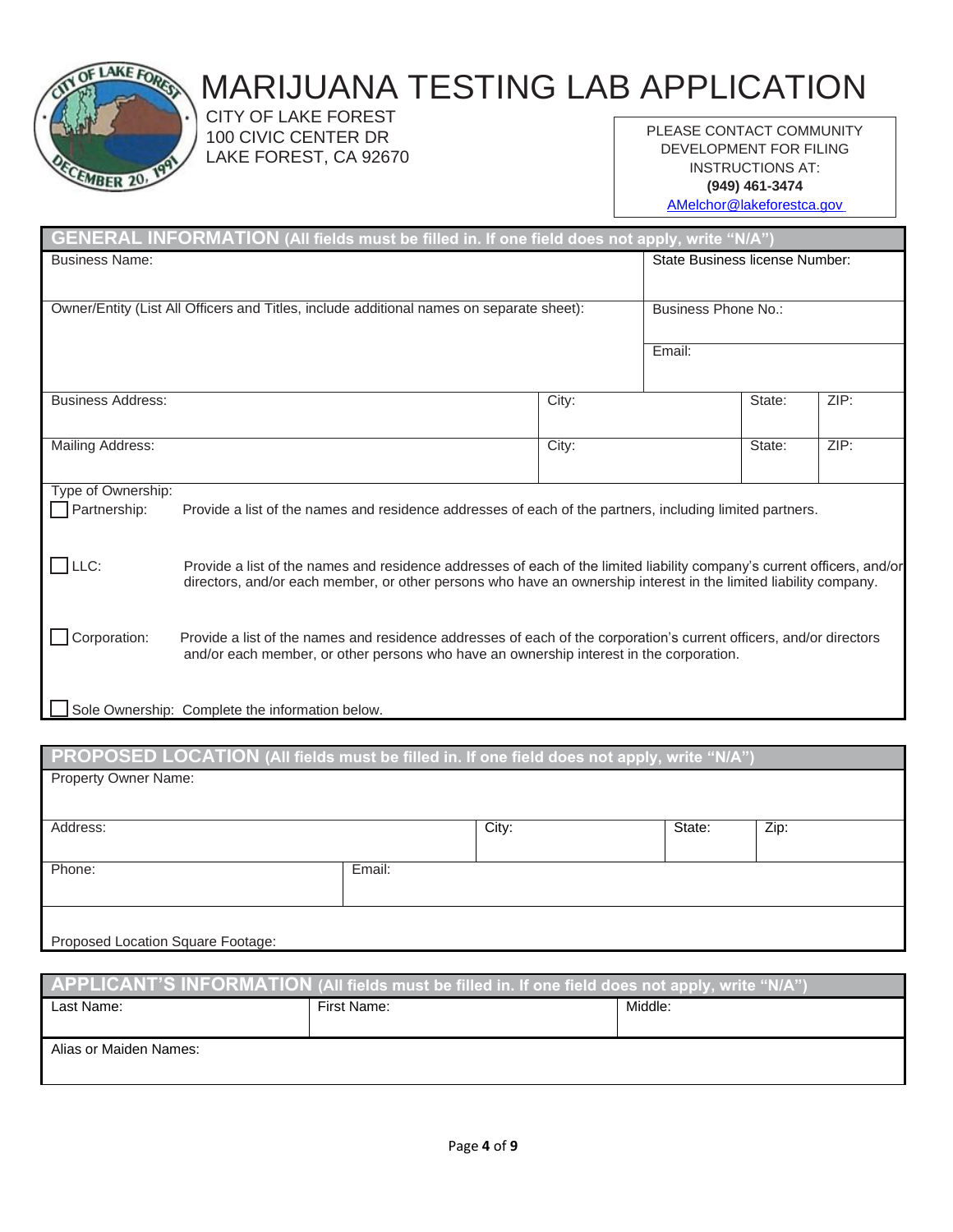| Home Address:                  |                 |        |                                        |                      |      |        |
|--------------------------------|-----------------|--------|----------------------------------------|----------------------|------|--------|
| City:                          | State:          |        |                                        |                      | Zip: | Phone: |
| Date of Birth:                 | Place of Birth: |        | US Citizen:<br>$\Box$ No<br>Yes<br>- 1 |                      |      |        |
| Sex:                           | Height:         |        | Weight:                                | Hair:                |      | Eyes:  |
| Driver's License No.<br>State: |                 |        | SSN:                                   | Other Licenses Held: |      |        |
| Preferred Language:            |                 | Email: |                                        |                      |      |        |

|    | APPLICANT'S RESIDENCY (All fields must be filled in. If one field does not apply, write "N/A") |  |  |  |  |
|----|------------------------------------------------------------------------------------------------|--|--|--|--|
|    | Complete Residence Address for the last five (5) years.<br># of years                          |  |  |  |  |
|    |                                                                                                |  |  |  |  |
| 2. |                                                                                                |  |  |  |  |
| 3. |                                                                                                |  |  |  |  |
| 4. |                                                                                                |  |  |  |  |
| 5. |                                                                                                |  |  |  |  |

|                                 | CRIMINAL RECORD (All fields must be filled in. If one field does not apply, write "N/A")                                                                                                                                                                                      |                      |  |  |  |  |
|---------------------------------|-------------------------------------------------------------------------------------------------------------------------------------------------------------------------------------------------------------------------------------------------------------------------------|----------------------|--|--|--|--|
|                                 | Have you ever been convicted of any felony within the last seven (7) years and/or are you currently on probation or parole, for the sale,<br>distribution, possession, or manufacture of a controlled substance and/or have criminal charges pending for either of the above? |                      |  |  |  |  |
| No<br>Yes                       |                                                                                                                                                                                                                                                                               |                      |  |  |  |  |
| Attach a list if needed.        |                                                                                                                                                                                                                                                                               |                      |  |  |  |  |
| Original Arrest Charge (Crime): | Arresting Agency:                                                                                                                                                                                                                                                             | Date of Violation:   |  |  |  |  |
| Disposition of Charge:          | <b>Final Charge</b>                                                                                                                                                                                                                                                           | Date of Disposition: |  |  |  |  |
| Original Arrest Charge (Crime): | Arresting Agency:                                                                                                                                                                                                                                                             | Date of Violation:   |  |  |  |  |
| Disposition of Charge:          | <b>Final Charge</b>                                                                                                                                                                                                                                                           | Date of Disposition: |  |  |  |  |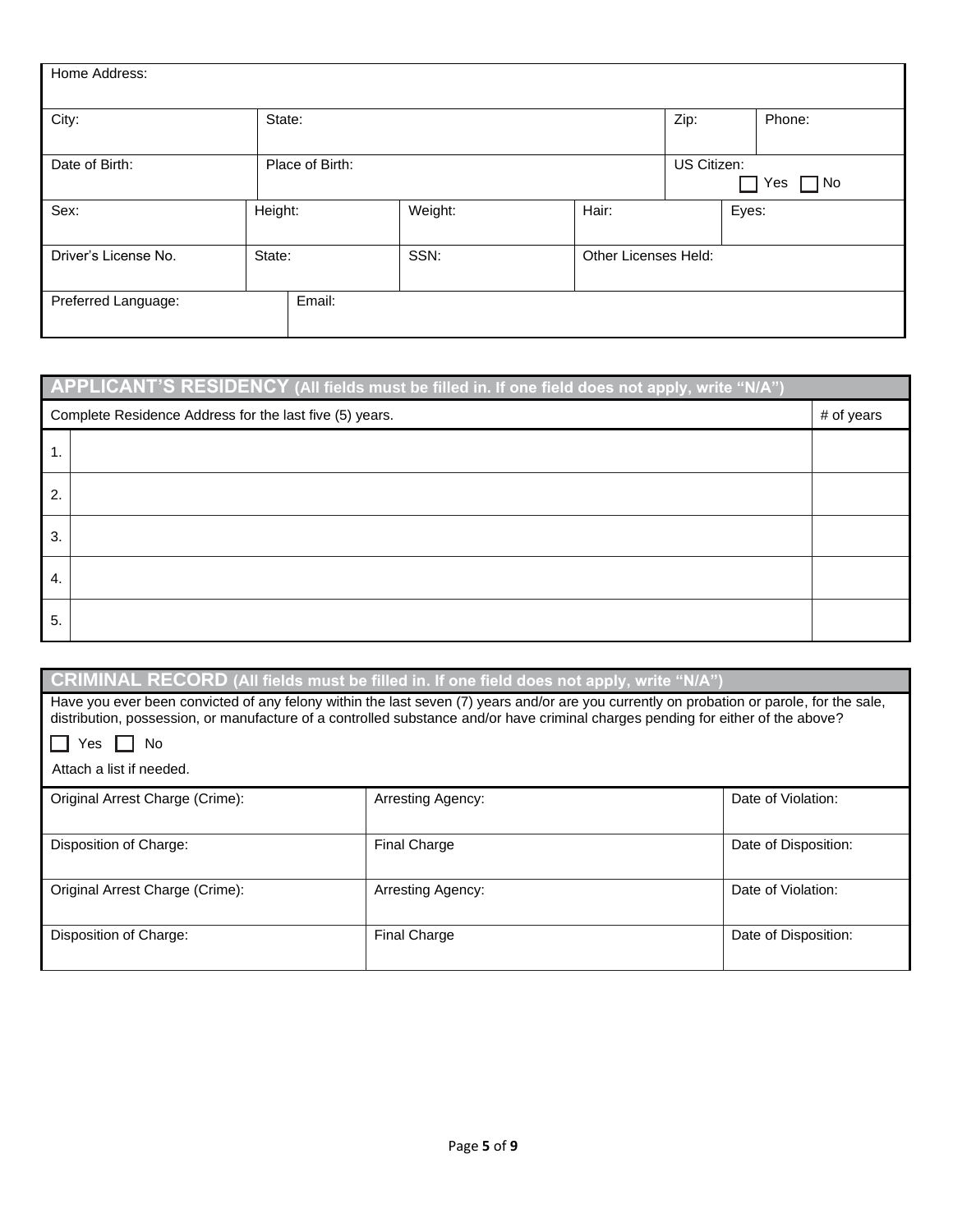| write "N/A")                                                                                                                                                                                                                   |                       | MARIJUANA LICENSING/PERMITTING HISTORY (All fields must be filled in. If one field does not apply, |  |  |  |  |
|--------------------------------------------------------------------------------------------------------------------------------------------------------------------------------------------------------------------------------|-----------------------|----------------------------------------------------------------------------------------------------|--|--|--|--|
| Have you ever been denied a license or permit related to a marijuana use or had a license or permit related to a marijuana use<br>suspended or revoked by the State or any other local jurisdiction in the past two (2) years? |                       |                                                                                                    |  |  |  |  |
| Yes I I No                                                                                                                                                                                                                     |                       |                                                                                                    |  |  |  |  |
| Attach a list if needed.                                                                                                                                                                                                       |                       |                                                                                                    |  |  |  |  |
| Type of license or permit:                                                                                                                                                                                                     | Permitting Authority: | Date of Denial, Suspension, or<br>Revocation:                                                      |  |  |  |  |
| Please Explain:                                                                                                                                                                                                                |                       |                                                                                                    |  |  |  |  |
|                                                                                                                                                                                                                                |                       |                                                                                                    |  |  |  |  |
| Type of license or permit:                                                                                                                                                                                                     | Permitting Authority: | Date of Denial, Suspension, or<br>Revocation:                                                      |  |  |  |  |
| Please Explain:                                                                                                                                                                                                                |                       |                                                                                                    |  |  |  |  |
|                                                                                                                                                                                                                                |                       |                                                                                                    |  |  |  |  |

| $\,$ <code>HOURS OF OPERATIONS</code> (All fields must be filled in. If one field does not apply, write "N/A"), |                       |             |              |            |            |            |
|-----------------------------------------------------------------------------------------------------------------|-----------------------|-------------|--------------|------------|------------|------------|
| List Hours of Operation                                                                                         |                       |             |              |            |            |            |
| <b>MON</b>                                                                                                      | <b>TUES</b>           | <b>WEDS</b> | <b>THURS</b> | <b>FRI</b> | <b>SAT</b> | <b>SUN</b> |
| to                                                                                                              | tΩ<br>t٥<br>tΩ<br>τ∩. |             |              |            |            |            |

| <b>SECURITY REPRESENTATIVE/LIAISON (Attach a list if needed)</b> |                |               |  |
|------------------------------------------------------------------|----------------|---------------|--|
| Full Name and Address:<br>Email Address:<br>Phone Number:        |                |               |  |
|                                                                  |                |               |  |
| Full Name and Address:                                           | Email Address: | Phone Number: |  |
|                                                                  |                |               |  |

#### **APPLICATION SUBMITTAL CHECKLIST**

Applicants failing to submit all of the following items will be determined ineligible and will not move forward to Phase 2 of the application process. A complete application packet will contain all of the following items:

□ One (1) printed hard copy of a complete and signed Marijuana Testing Lab Application

□ A signed Property Owner Consent form

□ Map showing that any portion of the building that includes the proposed marijuana testing lab is located at least 600 feet away from any building or outdoor play area related to a school or a day care center

□ Security Plan

□ Marijuana Waste and Discharge Plan

□ Ventilation Plan<br>□ Deposit Paymer

Deposit Payment

\*Additional documentation will be required once application is approved.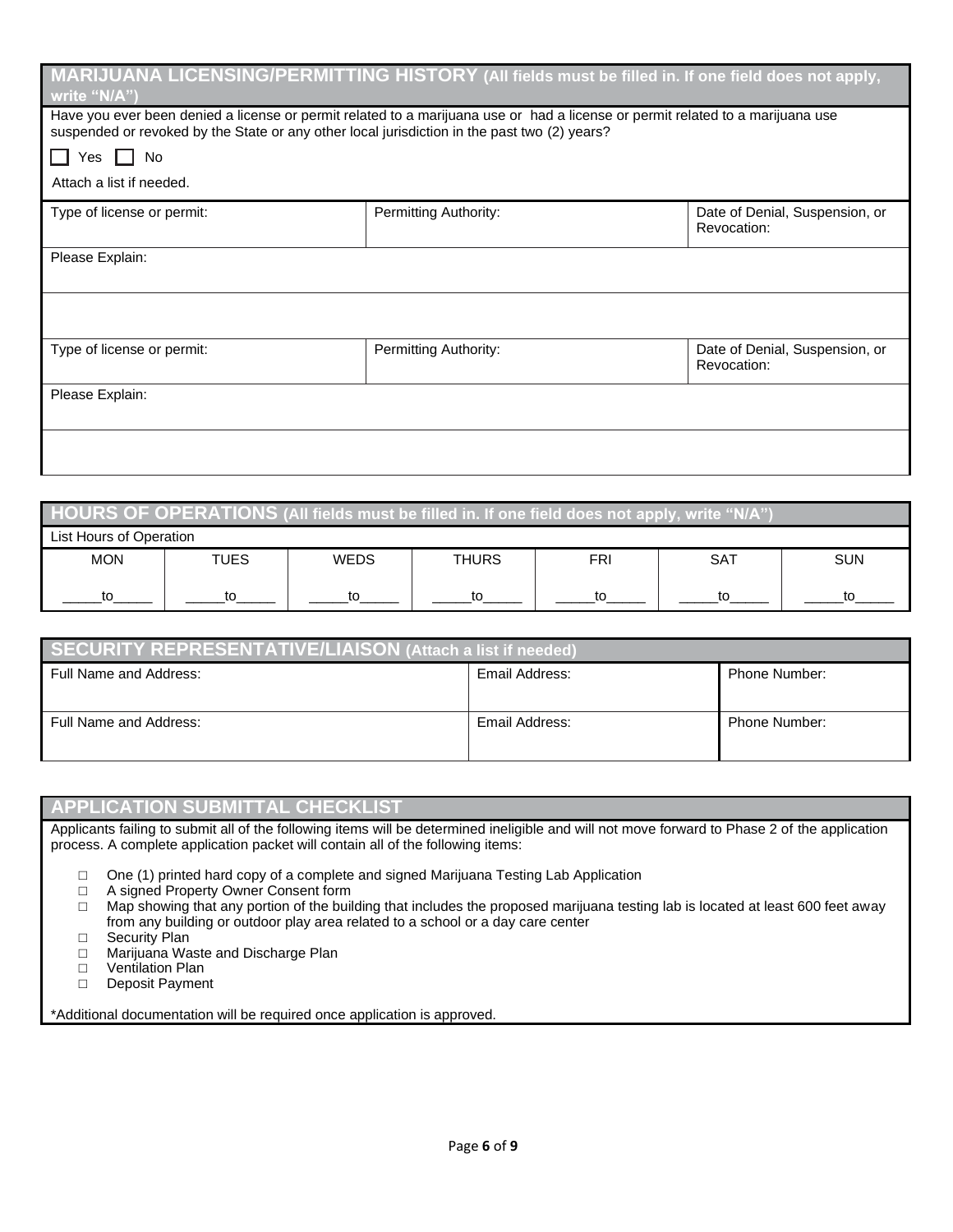# **CITY OF LAKE FOREST** | **CODE ENFORCEMENT DIVISION**



100 Civic Center Dr Lake Forest, CA 92630 Phone: (949) 461-3474 Email: [AMelchor@lakeforestca.gov](mailto:AMelchor@lakeforestca.gov)

## **OWLEDGMENT TO BE COMPLETED BY OWNER(S) OR PRINCIPAL OFFICER**

- I have read Lake Forest Municipal Code Chapter 5.42 Marijuana Testing Labs in its entirety and I understand the provisions, requirements and responsibilities set forth in Lake Forest Municipal Code Chapter 5.42.
- \_\_\_\_ I authorize the City, its officers, agents, and employees to seek information and conduct an investigation into the truth of the statements set forth in the application and to ensure compliance with the provisions of Lake Forest Municipal Code Chapter 5.42 and other applicable City, State, and Federal laws.
- I acknowledge that the applicant, owner(s), operator(s), and manager(s) shall each be responsible to ensure a criminal background check is completed on all employees and volunteers, as required by Section 5.42.190 .
- I attest that each and every person or entity agrees to indemnify, defend (at his/her/its sole cost and expense), and hold the City of Lake Forest, and its officers, officials, employees, representatives, and agents, harmless, from any and all claims, losses, damages, injuries, liabilities or losses which arise out of, or which are in any way related to, the City's issuance or failure to issue a marijuana testing lab permit, the City's decision to approve or its refusal to approve the operation of the marijuana testing lab, the process used by the City in making its decision, or the alleged violation of any federal, State or local laws by the marijuana testing lab or any of its officers, employees or agents.
- Under penalty of perjury, I hereby do declare that the information contained within the application is complete, true, and accurate. I understand that any misrepresentation on this application is cause for its rejection, denial of a license, or revocation of a permit

I, the undersigned, understand that before I can operate my business in Lake Forest, the establishment must comply with all applicable City laws and regulations and must receive all necessary Federal, State and local permits. **I declare that I am authorized to complete this application and that the information and statements provided are true and correct, under penalty of perjury.**

| Signature:<br><u> 2008 - Johann John Harry Harry Harry Harry Harry Harry Harry Harry Harry Harry Harry Harry Harry Harry Harry Harry Harry Harry Harry Harry Harry Harry Harry Harry Harry Harry Harry Harry Harry Harry Harry Harry Harry Har</u> |                   | Date: |
|----------------------------------------------------------------------------------------------------------------------------------------------------------------------------------------------------------------------------------------------------|-------------------|-------|
| Signature:                                                                                                                                                                                                                                         | Print Name/Title: | Date: |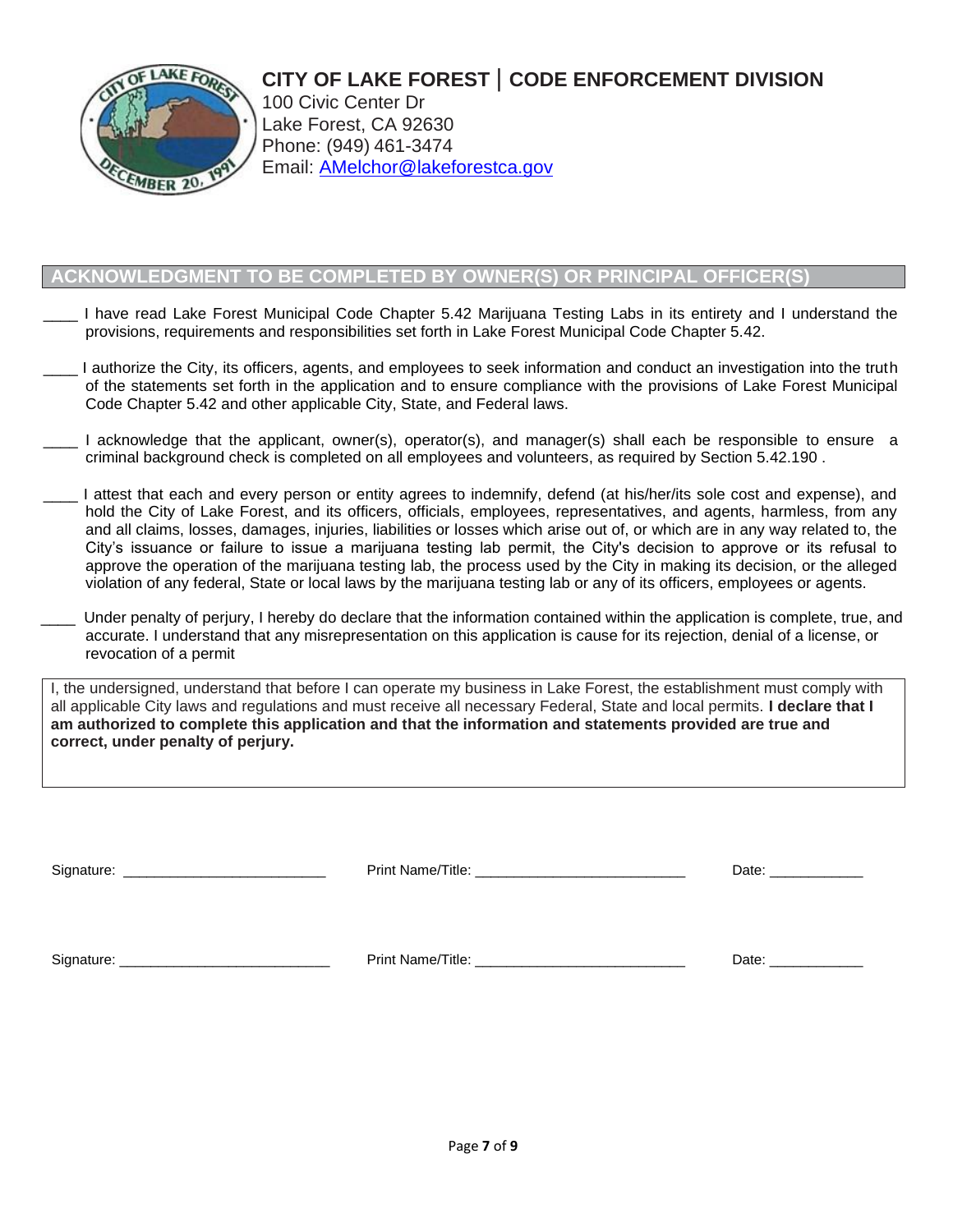# **PROPERTY OWNER CONSENT FORM**

I , as (circle one) owner/agent of the property located at (address) \_\_\_\_\_\_\_\_\_\_\_ , give my permission for (name of tenant/lessee) \_\_\_\_\_\_\_\_ , to operate a Marijuana

Testing Lab at the above address.

Re: Marijuana Testing Lab

Signature of Owner/Agent

Date

Address of Owner/Agent

Phone Number of Owner/Agent